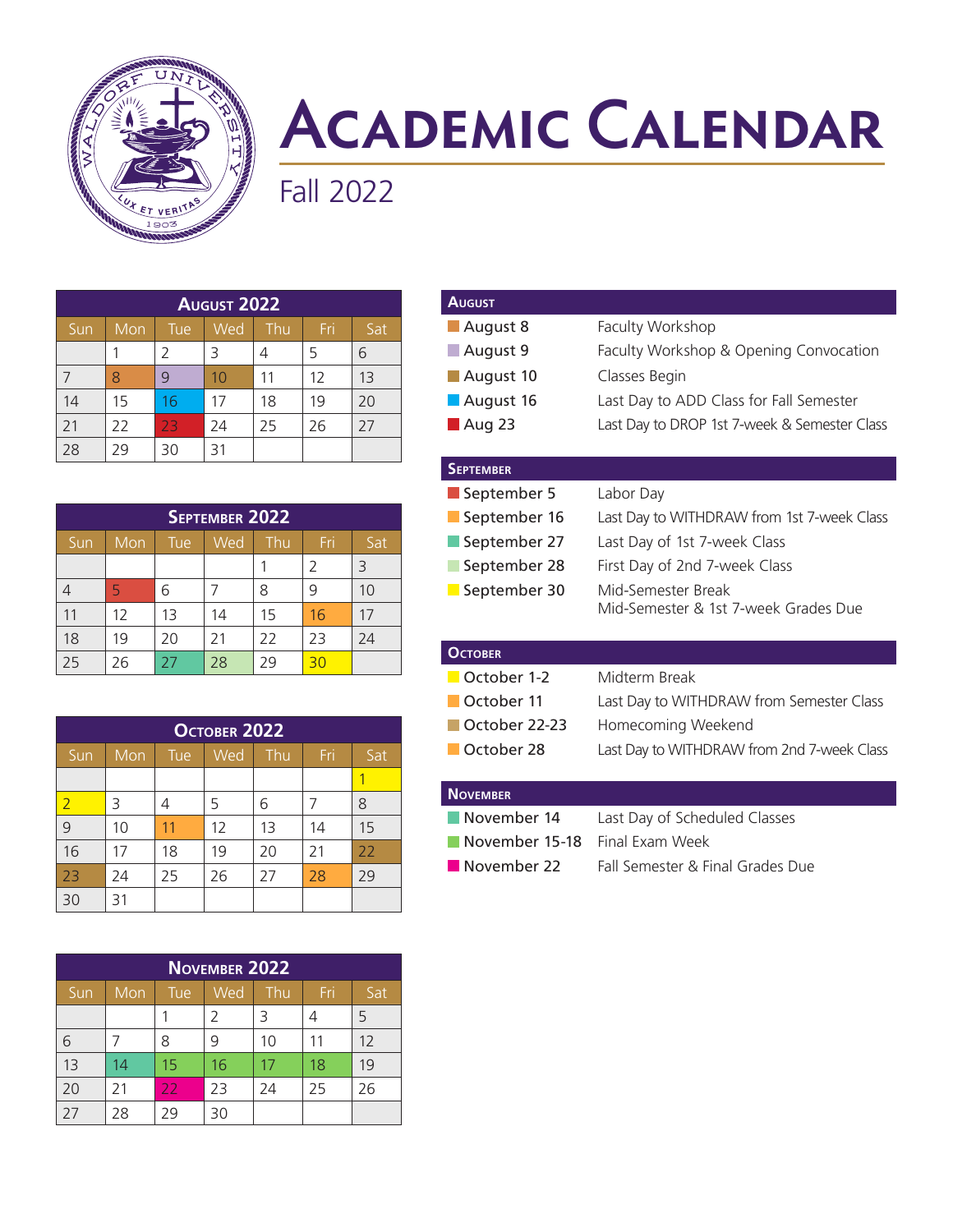

# **Academic Calendar**

### Spring 2023

|            |     |     | <b>JANUARY 2023</b> |     |            |     |
|------------|-----|-----|---------------------|-----|------------|-----|
| <b>Sun</b> | Mon | Tue | Wed                 | Thu | <b>Fri</b> | Sat |
|            |     | 3   | 4                   | 5   | 6          |     |
| 8          | 9   | 10  |                     | 12  | 13         | 14  |
| 15         | 16  | 17  | 18                  | 19  | 20         | 21  |
| 22         | 23  | 24  | 25                  | 26  | 27         | 28  |
| 29         | 30  | 31  |                     |     |            |     |

|     |     |     | <b>FEBRUARY 2023</b> |     |     |     |
|-----|-----|-----|----------------------|-----|-----|-----|
| Sun | Mon | Tue | Wed                  | Thu | Fri | Sat |
|     |     |     |                      | C,  | 3   |     |
| 5   | 6   |     | 8                    | 9   | 10  | 11  |
| 12  | 13  | 14  | 15                   | 16  | 17  | 18  |
| 19  | 20  | 21  | 22                   | 23  | 24  | 25  |
| 26  | 27  | 28  |                      |     |     |     |

|     |     |     | <b>MARCH 2023</b> |     |     |     |
|-----|-----|-----|-------------------|-----|-----|-----|
| Sun | Mon | Tue | Wed               | Thu | Fri | Sat |
|     |     |     |                   | 2   | 3   |     |
| 5   | 6   |     | 8                 | 9   | 10  | 11  |
| 12  | 13  | 14  | 15                | 16  | 17  | 18  |
| 19  | 20  | 21  | 22                | 23  | 24  | 25  |
| 26  | 27  | 28  | 29                | 30  | 31  |     |

|                |     |     | <b>APRIL 2023</b> |     |            |     |
|----------------|-----|-----|-------------------|-----|------------|-----|
| Sun            | Mon | Tue | Wed               | Thu | <b>Fri</b> | Sat |
|                |     |     |                   |     |            |     |
| $\overline{2}$ | 3   | 4   | 5                 | 6   | 7          | 8   |
| 9              | 10  | 11  | 12                | 13  | 14         | 15  |
| 16             | 17  | 18  | 19                | 20  | 21         | 22  |
| 23             | 24  | 25  | 26                | 27  | 28         | 29  |
| 30             |     |     |                   |     |            |     |

|     |     |     | <b>MAY 2023</b> |     |     |     |
|-----|-----|-----|-----------------|-----|-----|-----|
| Sun | Mon | Tue | Wed             | Thu | Fri | Sat |
|     |     | 2   | 3               | 4   | 5   | 6   |
|     | 8   | 9   | 10              | 11  | 12  | 13  |
| 14  | 15  | 16  | 17              | 18  | 19  | 20  |
| 21  | 22  | 23  | 24              | 25  | 26  | 27  |
| 28  | 29  | 30  | 31              |     |     |     |

| <b>JANUARY</b>                |                                               |
|-------------------------------|-----------------------------------------------|
| January 11                    | Classes Begin                                 |
| <b>January 16</b>             | Martin Luther King Jr. Day (Special Schedule) |
| January 17                    | Last Day to ADD Class for Spring Semester     |
| January 24                    | Last Day to DROP 1st 7-week & Semester Class  |
|                               |                                               |
| <b>FEBRUARY</b>               |                                               |
| <b>February 10</b>            | Last Day to WITHDRAW from 1st 7-week Class    |
| $\blacksquare$ February 25-28 | Spring Break                                  |
|                               |                                               |
| <b>MARCH</b>                  |                                               |
|                               |                                               |
| March 1-5                     | Spring Break                                  |
| March 7                       | Last Day of 1st 7-week Class                  |
| March 8                       | First Day of 2nd 7-week Class                 |
| March 10                      | Mid-Semester & 1st 7-week Grades Due          |
| March 21                      | Last Day to WITHDRAW from Semester Class      |
|                               |                                               |
| <b>APRIL</b>                  |                                               |
| April 6                       | Last Day to WITHDRAW from 2nd 7-week Class    |
| April 7-10                    | <b>Faster Break</b>                           |
| April 24                      | Last Day of All Scheduled Classes             |

**April 29** Commencement Ceremonies

| VIAY |
|------|
| ۳    |

ay 2 Spring Semester & 2nd 7-week Final Grades Due